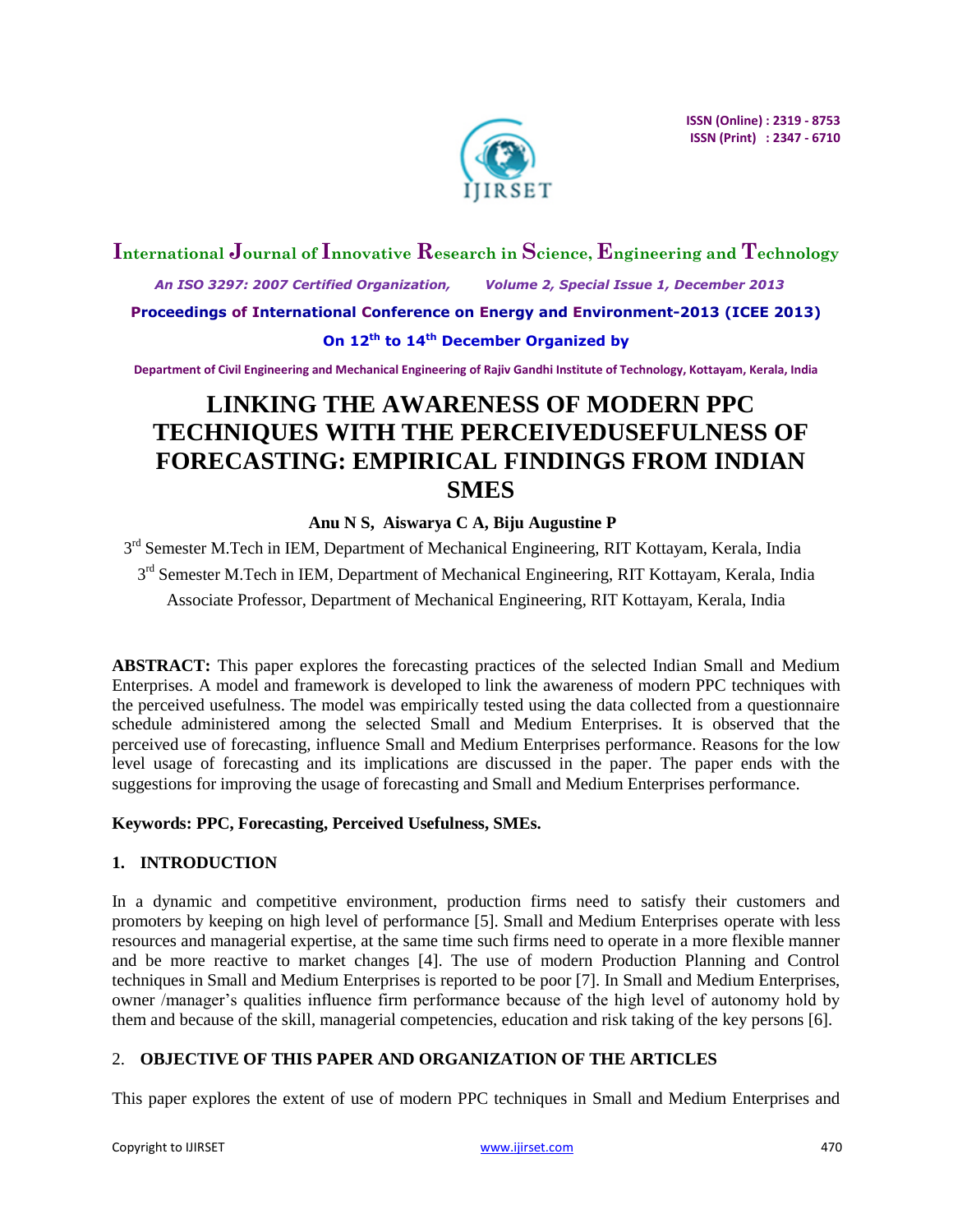link it with the forecasting practices followed. Research can contribute to improved forecast usage and firm performance. A survey is conducted among 382 Small and Medium Enterprises. Attention given to modern Production Planning and Control techniques are rated using standard indicators. Linkage between the attitude towards modern Production Planning and Control techniques and perceived usefulness of forecasting is analyzed using a structural equation model. Alternatives for improving the present forecasting practices in Small and Medium Enterprises are identified. Two case studies are discussed in the light these. First, we provide a literature review of the firm performance and other variables in the Small and Medium Enterprise context. Next section, we describe the framework and design of the survey. Results are discussed then and the paper ends with some findings and conclusions.

#### **3. CHARACTERISTICS OF SMES**

Small and Medium Enterprises are characterized by limited customer base, operating in competitive and turbulent markets [4], less control or influence over the markets [4] and scarcity of resources [8]. Competitive advantage of Small and Medium Enterprises depends on IT infrastructure, cultural dimensions and strategic use of forecasting planning and control methods. Research highlights the poor management of Small and Medium Enterprises in many countries [2] and [3].

#### **4. DESIGN OF THE SURVEY INSTRUMENT**

[8] Proposed a model for exploring the competencies of Indian Small and Medium Enterprises and to link them with Small and Medium Enterprise performance. With some changes made to the model proposed by [8], we propose a research model, for linking the Production Planning and Control strategies with firm performance, as shown in figure 1.



FIGURE 1. MODEL LINKING PPC USAGE AND SME PERFORMANCE

In this study, the firm's exposure and attitude towards the worth of modern PPC techniques are linked with the perceived usefulness of Forecasting. Two Structural Equation Models were developed and tested. Theory of Planned Behaviour (TPB) assumed that the perceptions influenced intentions which in turn influenced the actual behaviour of the individual [1]. Perceptions are linked with actions in the following manner:

 $Perceptions \longrightarrow Intentions \longrightarrow Actual Behavior$ 

This work explores the linkage between the use of forecasting and SME Performance. Also the perception that the positive intention to use modern forecasting tools result in better use of forecasting is tested using a model formed. The models used in this study are shown in figure 2a and figure 2b.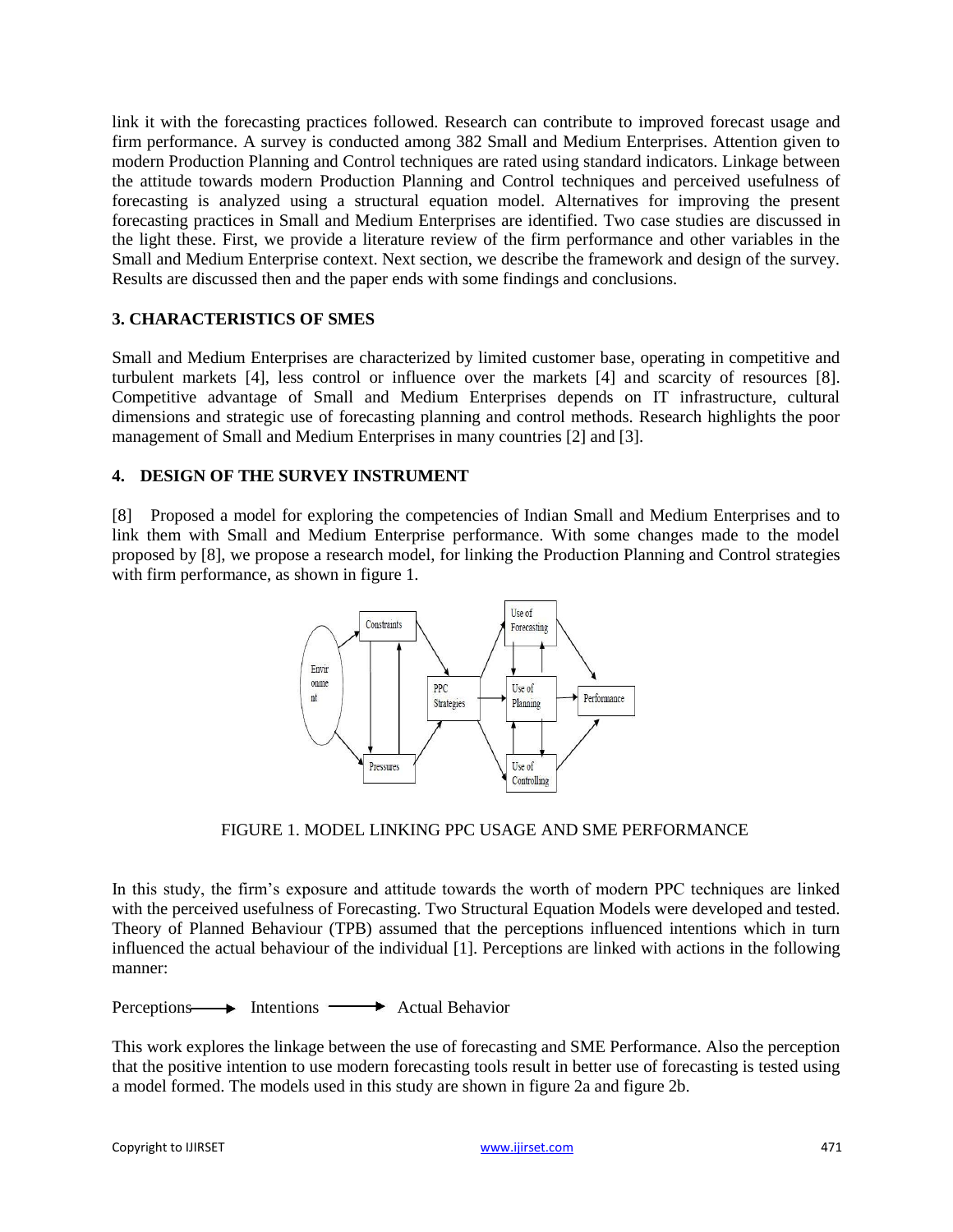

## FIGURE 2a. MODEL LINKING THE USE OF FORECASTING AND FIRM PERFORMANCE



## FIGURE 2b. MODEL LINKING THE INTENTION FOR USING MODERN FORECASTING TOOLS AND USE OF FORECASTING

Questionnaire is designed with standard indicators. For measuring the use of forecasting, eight indicators (used by [9]) were used. For measuring the awareness of modern Production Planning and Control methods, six indicators (explained in figure 1) were used. Face validity, reliability and construct validity were established by standard methods.

The data has been collected from the key persons of the respondent SMEs. The list of registered members of Small and Medium Enterprise Association of Kerala is selected as the sampling frame. As random sampling is not applicable because of the non willingness to cooperate by the firms, data was collected by cluster cum convenience sampling. Respondents were directly approached and the data was collected using enumerator assisted questionnaire schedule. Content validity of the questionnaire was ensured from similar works done. Reliability of the items was ensured from Cronbach alpha values.

#### **5. LINKING THE ATTITUDE TOWARDS MODERN PPC TECHNIQUES AND PERCEIVED USEFULNESS OF FORECASTING**

Structural model used to test the linkage between intentions for using modern Production Planning and Control techniques with the use of forecasting practice is illustrated in figure 2. Structural Equation Model is found valid with a chi-square value of 178.32 significant at .001 level. Incremental fit indices like Comparative Fit Index, Normed Fit Index and Trucker Lewis Index are above .9. Root Mean Square Error Approximation value is found .059. These measured values indicate good model fit. From the Structural Equation Model it is understood that the awareness of modern forecasting methods results in better use of forecasting.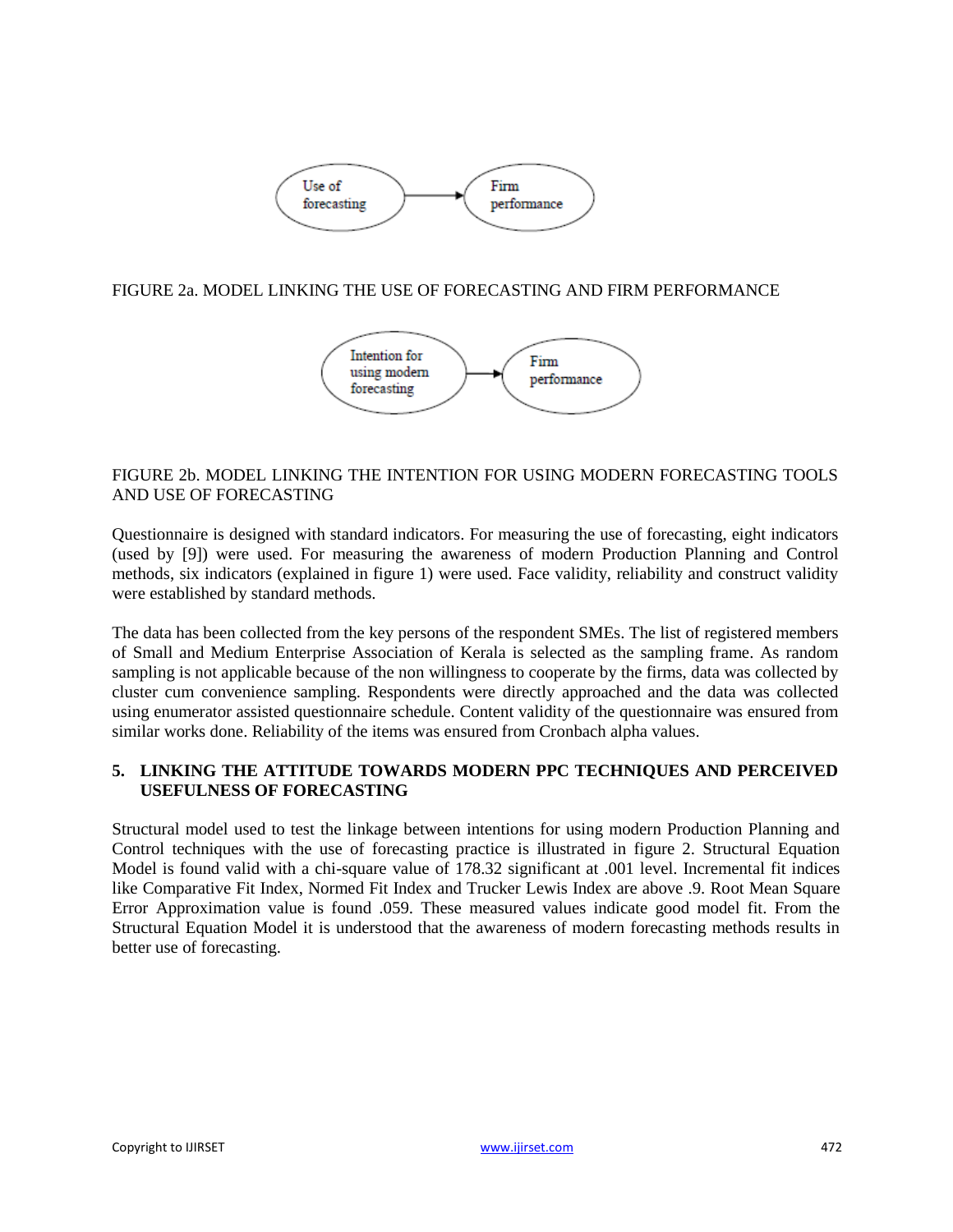

### FIGURE 2.STANDARDIZED LOADINGS OF THE MODEL LINKING AWARENESS OF PRODUCTION PLANNING AND CONTROL WITH USE OF FORECASTING

Note: INT1 –Awareness of Modern Production Planning and Control techniques, INT2 – Level of use of modern techniques, INT3 – Extent of use of Forecasting, INT8 – Importance of forecasting, INT9 – Importance of Planning, INT 10— Importance of Control. F1—Simplicity, F2 – Understandability, F3 – Ease of Use, F4 – Effectiveness, F5 –Comprehensiveness, F6 – Timeliness, F7 – Accuracy, F8 – Overall Satisfaction

#### **5.1 Attention given to Modern Production Planning and Control Techniques**

Extent of use of modern Production Planning and Control techniques in production, HR and budgeting were measured using a five point Likert's scale. Frequency of use of modern techniques in Finance, Marketing, HR and Materials were also collected. Importance given to Forecasting, Planning and Controlling were also measured. Table 1 explains the mean scores. All indicators recorded a reliability value (Cronbach's alpha) above .7. One sample t- test (shown in table 2) show the difference between mean values and national level bench marks (scores above 3, Ref: [8]. Use of modern Production Planning and Control techniques score above national level. Perceived importance of forecasting, planning and controlling was found significantly higher than the minimum expected level.

| Sample Size $N = 382$            | Mean | SD   |
|----------------------------------|------|------|
| Awareness of modern PPC          | 2.38 |      |
| techniques                       |      | 1.05 |
| Usage of modern techniques of    |      |      |
| <b>PPC</b>                       | 2.96 | 1.22 |
| Use of modern PPC in Marketing,  | 2.97 |      |
| Production, Finance, HR etc)     |      | .91  |
| Importance given to Forecasting, | 3.92 | -53  |
| Planning and Control             |      |      |

#### TABLE 1. AWARENESS OF MODERN PRODUCTION PLANNING AND CONTROL **TECHNIQUES**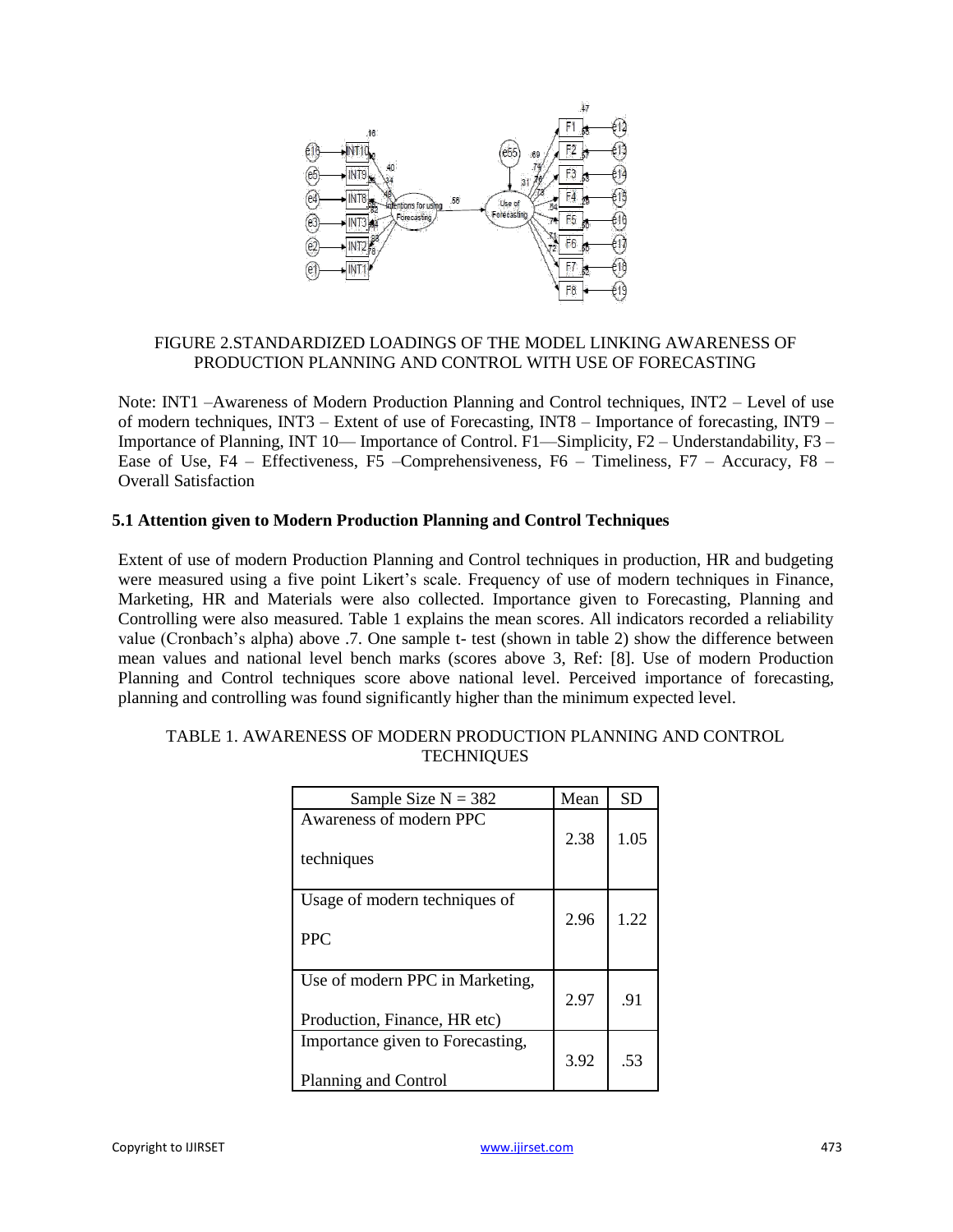#### TABLE 2. T- TEST RESULTS OF THE USE OF PRODUCTION PLANNING AND CONTROL

| Test value 3                                             | t         | df  | Sig.<br>$(2 -$ |
|----------------------------------------------------------|-----------|-----|----------------|
| Awareness of<br>modern techniques                        | $-11.501$ | 381 | .000           |
| Usage of modern<br>techniques                            | $-.669$   | 381 | .504           |
| Use of forecasting<br>in different fields                | -.563     | 381 | .574           |
| Importance of<br>Forecasting,<br>Planning and<br>Control | 34.154    | 381 | .000           |

## **6. MANAGEMENT OF FORECASTING BY THE FIRM**

Individual, committee and salesmen forecasting were grouped as lower order models [9] and moving average, regression, smoothing and market survey were classified as higher order models. 176 firms used lower order forecasting methods, while 206 firms used higher order forecasting methods. Reasons for using forecasting were explored. To improve planning ranked top with mean score of 3.52 followed by the need to gain competitive advantage (mean 3.46). Need for cost reduction ranked third (mean 3.37) and need to avoid risk ranked fourth (mean 3.35). Reason for not using higher order forecasting were also ranked and is shown in figure 3. Lack of awareness and low initiative by the firm were identified as the chief reasons.



## FIGURE 3. REASON FOR NOT USING HIGHER ORDER FORECASTING BY THE SMALL AND MEDIUM ENTERPRISES

Restricting factors which cause the firm to stick on to the lower order forecast models were also explored.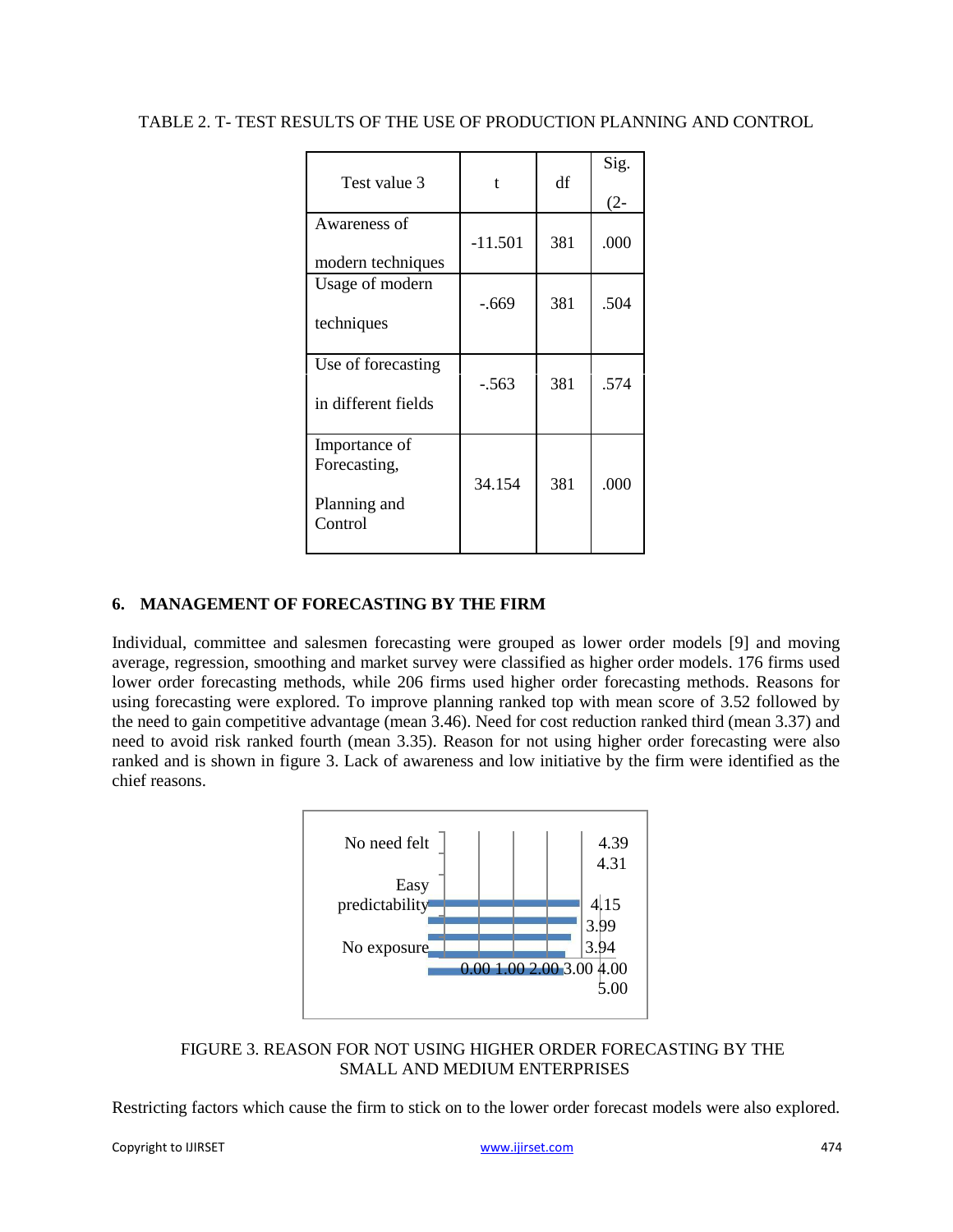Responses are shown in figure 4. The planning formalization is adequate but inventory management is poor. Also the use of planning instruments is very poor.



## FIGURE 4. RESTRICTING FACTORS FOR THE LOWER ORDER FORECASTING USERS

It is inferred that the lack of need felt, easy predictability, lower operating volumes, lack of initiative and knowledge are restricting the implementation of Production Planning and Control in Small and Medium Enterprises.

## **7. CASE STUDIES**

Forecasting practices of two Small and Medium Enterprises are described in this section. Analysis of each firm is done separately. In the end solutions were listed.

#### **7.1 Case Study of Firm A**

Firm A is a medium sector firm involved in the manufacture of rubber sheets (1500 tones capacity in a year) and is managed by the owner. The firm is ISO certified and is having staff strength of 42. The key person is having 15 years of experience in the field. Owner is a graduate. Forecasting used by the firm is judgmental based on experience.

Problems faced by the firm C are identified as follows:

- Manual and highly subjective forecasting method led to an erroneous forecasting.
- Conventional approach in designing the bill of materials.
- No integration of forecasting, production planning and supply planning.
- Shop floor control is unable to react to the frequent changes in production plans.

Firm's forecasting is by means of trial and error methods. For evaluating the firm's forecasting method, actual forecast was compared against four artificial forecasts (a 3 month moving average, a 6 month moving average, an exponential smoothing and one based on Holt-Winters method respectively). Moving averages are not suitable as evident from high values of Mean Absolute Deviation (22.9) and Mean Absolute Percentage Error (23.55) respectively. Forecast made by the firm is also report high values of Mean Absolute Deviation and Mean Absolute Percentage Error. Exponential Smoothing method is somewhat good (Mean Absolute Deviation: 8.75, Mean Absolute Percentage Error: 8.73). Winters model is found best suited with almost perfect suit with the firm's demand data (Mean Absolute Deviation: .37).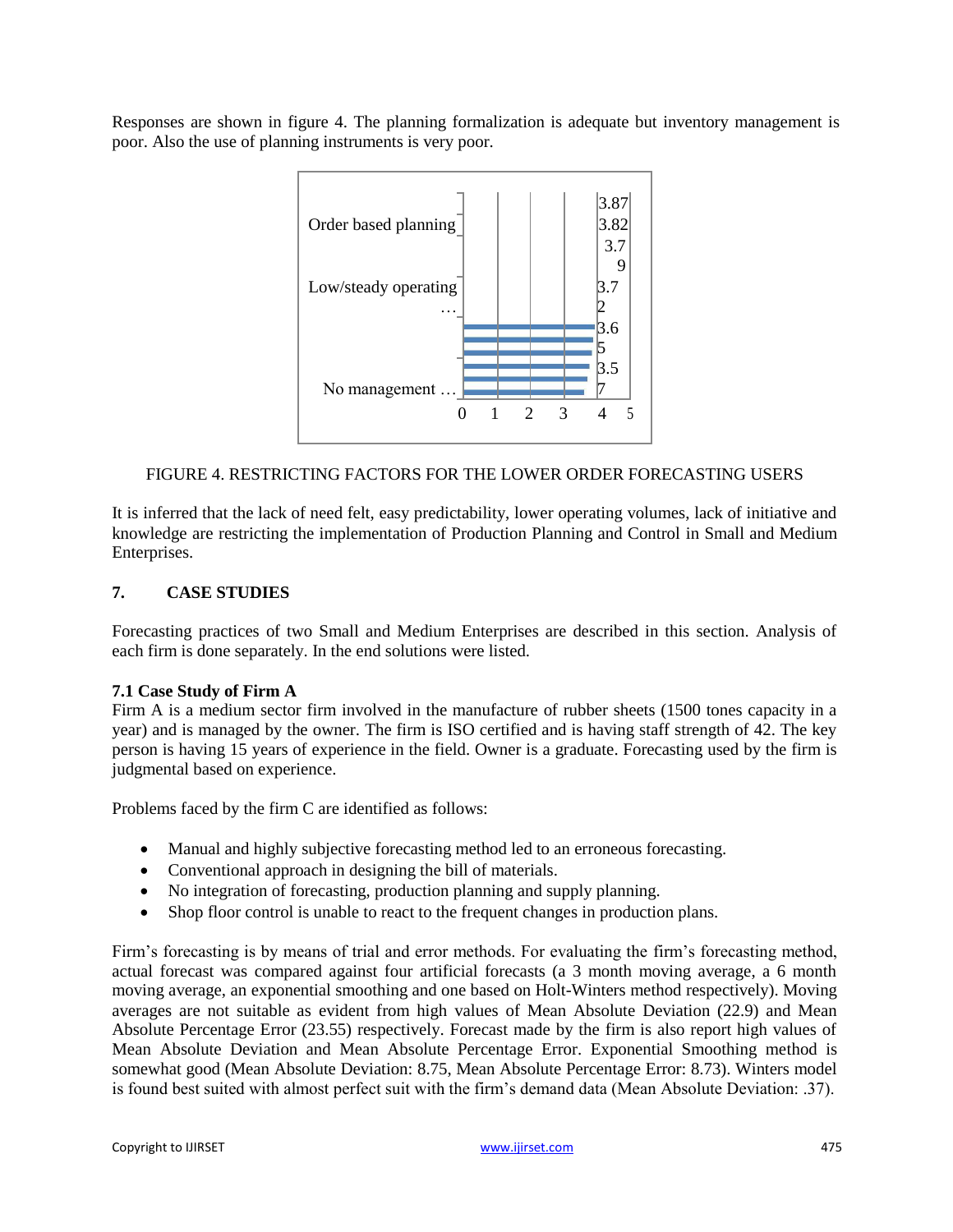Case study shows that the firm's forecasting is not apt and is managing with less efficient judgmental forecasting.

Awareness of modern Production Planning and Control is positively correlated with the use of forecasting. Awareness of modern forecasting tools is positively correlated with the use of forecasting. This means the firms having better awareness

## **7.2 Case Study of Firm B**

The firm B is involved in the bottling and selling of carbon dioxide gas to satisfy the domestic needs of aerated soft drink producers. This firm is a small sized company with permanent staff strength of 20 and a few contract workers. The manager is a graduate with 10 years experience. The product is highly seasonal and the production schedule is further complicated by the constraints of the major raw material supplier. The management staff in charge of sales prepares the forecasts, after getting the concurrence of the senior manager. During the busy working periods, a moving average is used to forecast production and to reap the benefit from the competitive situation.

Major problems found from the study of the firm B are listed below:

- The firm is not able to manage the uneven demand effectively.
- Even though the firm is highly satisfied with the usefulness of forecasting, the high level of subjectivity and crude methods resulted in improper planning.
- Lack of formal practices and standardization resulted in more ambiguities.

Recommendations for improving the performance of the firm B are listed as follows:

- Use computerized data base and IT enabled tools to manage regular customers.
- Forecasting is to be improved for managing the uneven market forces effectively.

## **8. CONCLUSION AND IMPLICATIONS OF THE STUDY**

This study revealed some crucial implications to the small and medium industry and academia. Small and Medium Enterprises should develop specific competencies, especially in the IT infrastructure and usage of modern management techniques after analyzing business environment. Even though many of them were equipped with strategies for managing local needs, most of the strategies used were crude and subjective (for the majority of firms covered under the study; exceptions were there). To develop competencies for cost reduction, quality improvement and to fulfill delivery commitments, Small and Medium Enterprises need some external inputs.

Important findings from the study are summarized of modern tools are likely to succeed in the business. as follows:

- Awareness and use of modern Production Planning and Control techniques by the Small and Medium Enterprises is not up to the mark.
- Small and Medium Enterprises use of modern Production Planning and Control techniques in finance and marketing is satisfactory, but it is much lower in HR and materials management.
- Lack of management initiative, no need felt, lack of knowledge and lack of exposure limits the firms from using modern Production Planning and Control techniques.
- Small and Medium Enterprises are having enough competencies to manage in the local level, but need to update their practice of modern techniques to compete in the global level.